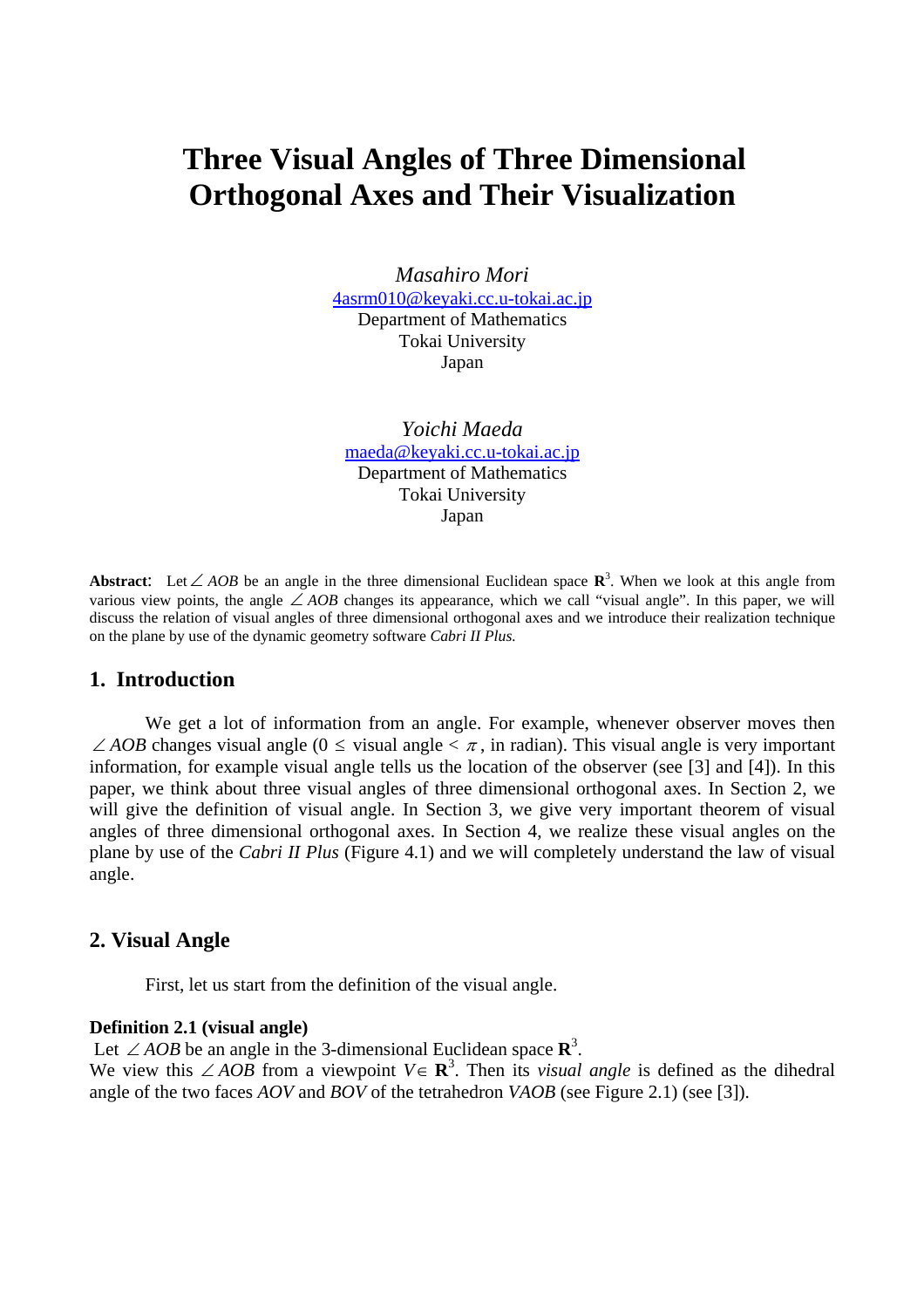

**Figure 2.1** Definition of visual angle.

When we think about visual angle, the following proposition is very important.

## **Proposition 2.1**

Let  $V'$ ,  $A'$ , and  $B'$  be the central projected points of arbitrary points  $V$ ,  $A$ , and  $B$  in the Euclidean space on the unit sphere centered at *O*. Then the visual angle of  $\angle AOB$  is equal to the angle  $\angle V'$ of the spherical triangle ∆*V'A'B'* (see Figure 2.2).

Proof.

Let  $\vec{a}$  (resp.  $\vec{b}$ ) be a vector tangent to the arc *V'A'* (resp.*V'B'*) at *V'* (see [2], P.49). The angle between the vector  $\vec{a}$  and  $\vec{b}$  is equal to the spherical angle  $\angle V$  by the definition of spherical triangle. Note that two vectors  $\vec{a}$  and  $\vec{b}$ are perpendicular to the line *OV* where the planes *AOV* and *BOV* intersect. This is equal to the definition of visual angle. Hence the angle ∠ *V*' of the spherical triangle  $\Delta V'A'B'$  is the visual angle of  $\angle$  AOB.



**Figure 2.2** Spherical angle ∠ V' is equal to visual angle of  $\angle$  AOB.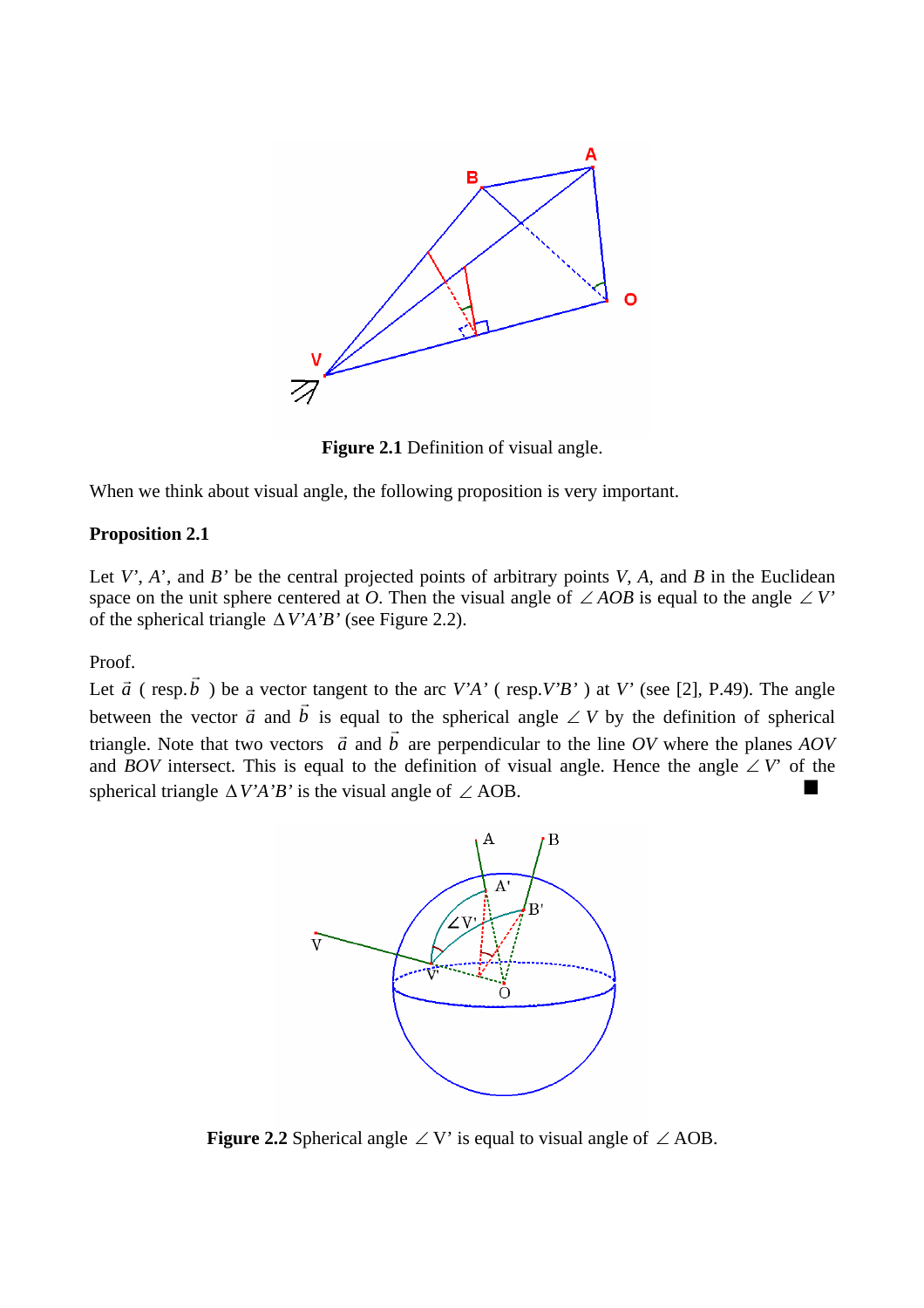# **3. Law of Visual Angles of Three Dimensional Orthogonal Axes**

Let us consider the visual angles as oriented. Let ∠ *BAC* be the oriented angle on the unit sphere  $S^2$ , which is measured in the counterclockwise direction from *AB* to *AC* looking from the outside of  $S^2$ . Note that the range of a visual angle is  $[0, 2\pi)$ . From now on, let us assume that the viewpoint *V* (*x*, *y*, *z*) is on the unit sphere  $(x^2 + y^2 + z^2 = 1)$ . From this view point *V*, let us look at three angles  $\angle YOZ$ ,  $\angle ZOX$ , and  $\angle XOY$  of orthogonal axes *O-XYZ* where  $O=(0,0,0)$ ,  $X=(1,0,0)$ *, Y*=(0,1,0)*,* and *Z*=(0,0,1). Let a, b and c be three visual angles of ∠ *YOZ,* ∠ *ZOX* and ∠ *XOY* respectively. Then  $a = \angle YVZ$ ,  $b = \angle ZVX$  and  $c = \angle XVY$  on the unit sphere (see Figure 3.1).



**Figure 3.1** Three visual angles a, b and c on the unit sphere.

#### **Theorem 3.1**

If the viewpoint *V* is not on the axes  $(x, y, z \neq \pm 1)$  then three visual angles of the three dimensional orthogonal axes satisfy the following equations:

$$
\tan a = -\frac{x}{yz}, \quad \tan b = -\frac{y}{zx}, \quad \tan c = -\frac{z}{xy}.
$$
 (3.1)

In addition, if a, b nor c are not equal to 0 and  $\pi$ , then the view point *V* is identified as the following equation:

$$
\begin{pmatrix} x \\ y \\ z \end{pmatrix} = \begin{pmatrix} sign(\sin a) \sqrt{\cot b \cot c} \\ sign(\sin b) \sqrt{\cot c \cot a} \\ sign(\sin c) \sqrt{\cot a \cot b} \end{pmatrix},
$$
\n(3.2)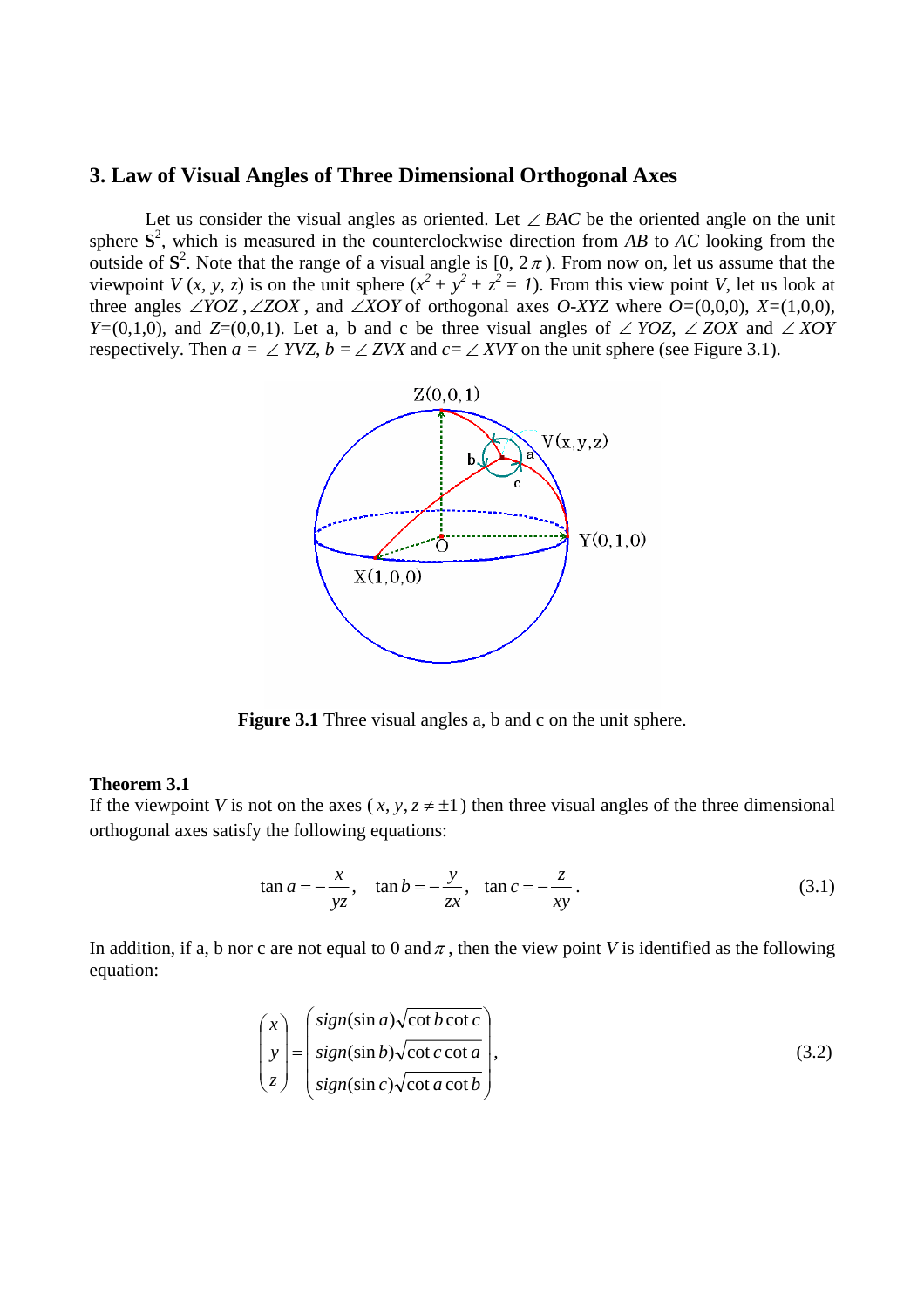where  $sign(t) = \pm 1$  is the sign of t.

Proof.

First, it is easy to check that  $x \cdot \sin a \ge 0$ . We apply *the law of cosines for sides* (see [1] P.286, or [2] PP. 54-55) to the spherical triangle  $\triangle VYZ$ .

$$
\cos\frac{\pi}{2} = yz + \sin(\arccos y)\sin(\arccos z)\cos a,
$$

$$
\cos a = -\frac{yz}{\sqrt{1 - y^2}\sqrt{1 - z^2}}, \quad \sin a = \frac{x}{\sqrt{1 - y^2}\sqrt{1 - z^2}}.
$$

where we use the fact thatsin *a* has the same sign as *x*. Hence

$$
\tan a = -\frac{x}{yz} \, .
$$

The other equations of (3.1) follow in the similar way.

Next, note that  $a = 0$ ,  $\pi$  if and only if  $x = 0$ . Therefore  $a, b, c \neq 0$ ,  $\pi$  is equivalent to  $xyz \neq 0$ . Then,

$$
\cot b \cot c = x^2 (>0), \text{ so } x = sign(\sin a) \sqrt{\cot b \cot c}.
$$

In the same way, we get the rest of the equation (3.2).

## **Remark 3.1**

The visual angles *a, b* and *c* satisfy the following equation:

 $\tan a + \tan b + \tan c = \tan a \tan b \tan c$ . which is equivalent to  $a + b + c = n\pi (n \in \mathbb{Z})$ .

By the way, the following corollary shows that when three dimensional orthogonal axes are drawn on the plane, we can distinguish whether it is possible or not (see Figures 3.2 and 3.3).



**Figure 3.2** Possible cases.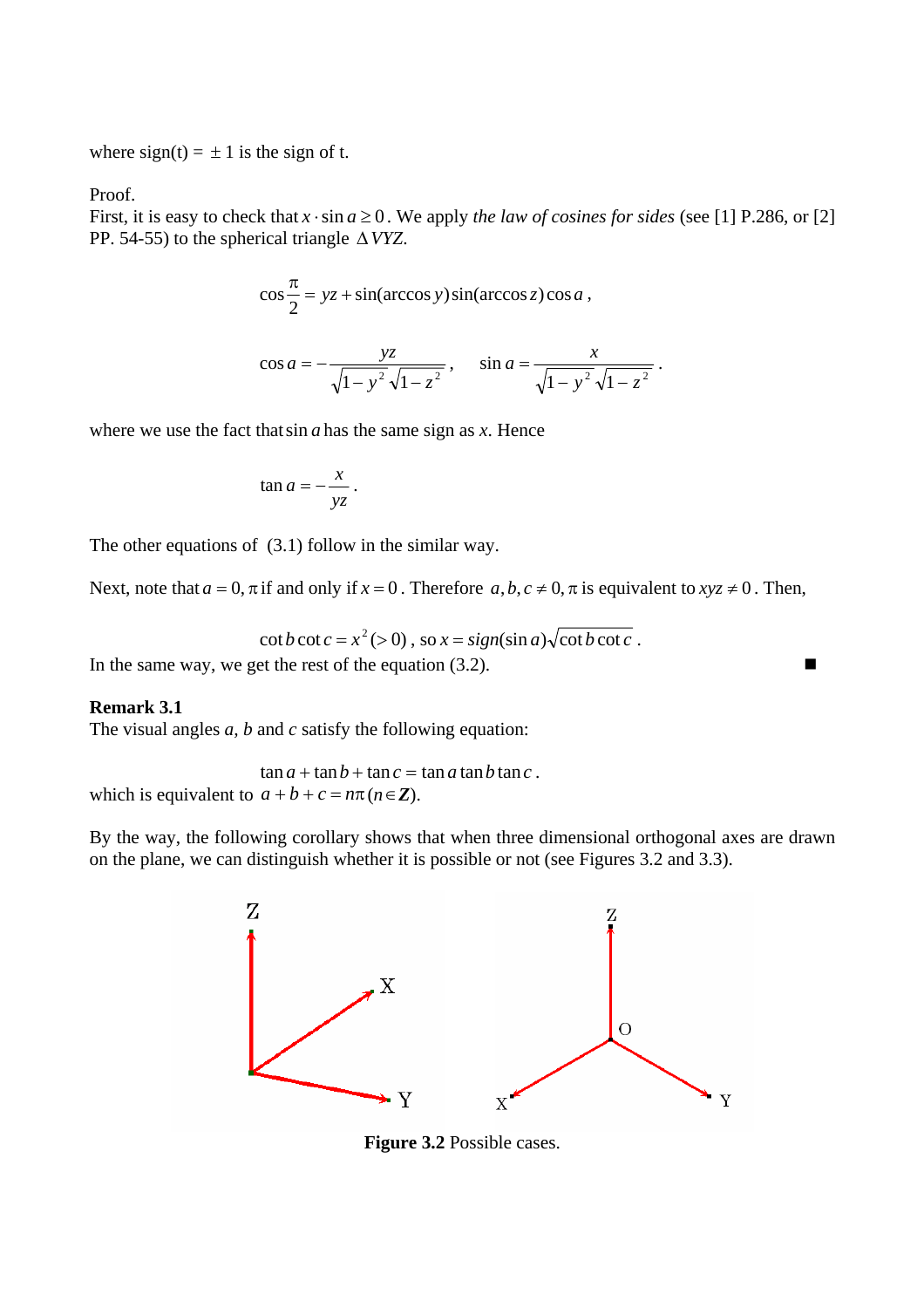

#### **Corollary 3.1**

The tangent values of three visual angles of three dimensional orthogonal axes are classified into the following four cases:

- (1) All are positive.
- (2) All are negative.
- (3) One is equal to 0, and the others are equal to  $\infty$ , (see Figure 3.4).
- (4) One is equal to  $\infty$  and the others are indefinite, (see Figure 3.5).



Proof.

If  $xyz \neq 0$ , then Case (1) and Case (2) are satisfied from the equation (3.1). Case (4) is the case that the viewpoint  $V(x, y, z)$ ,  $(x^2 + y^2 + z^2 = 1)$  is at one of the six points  $X = (1, 0, 0)$ ,  $Y = (0, 1, 0)$ ,  $Z =$  $(0, 0, 1), X^* = (-1, 0, 0), Y^* = (0, -1, 0), Z^* = (0, 0, -1).$  Otherwise,  $xyz = 0$  and  $x, y, z \neq \pm 1$ , that is Case  $(3)$ .

Hence, it is clear that Figure 3.3 is impossible for three dimensional orthogonal axes drawn on the plane.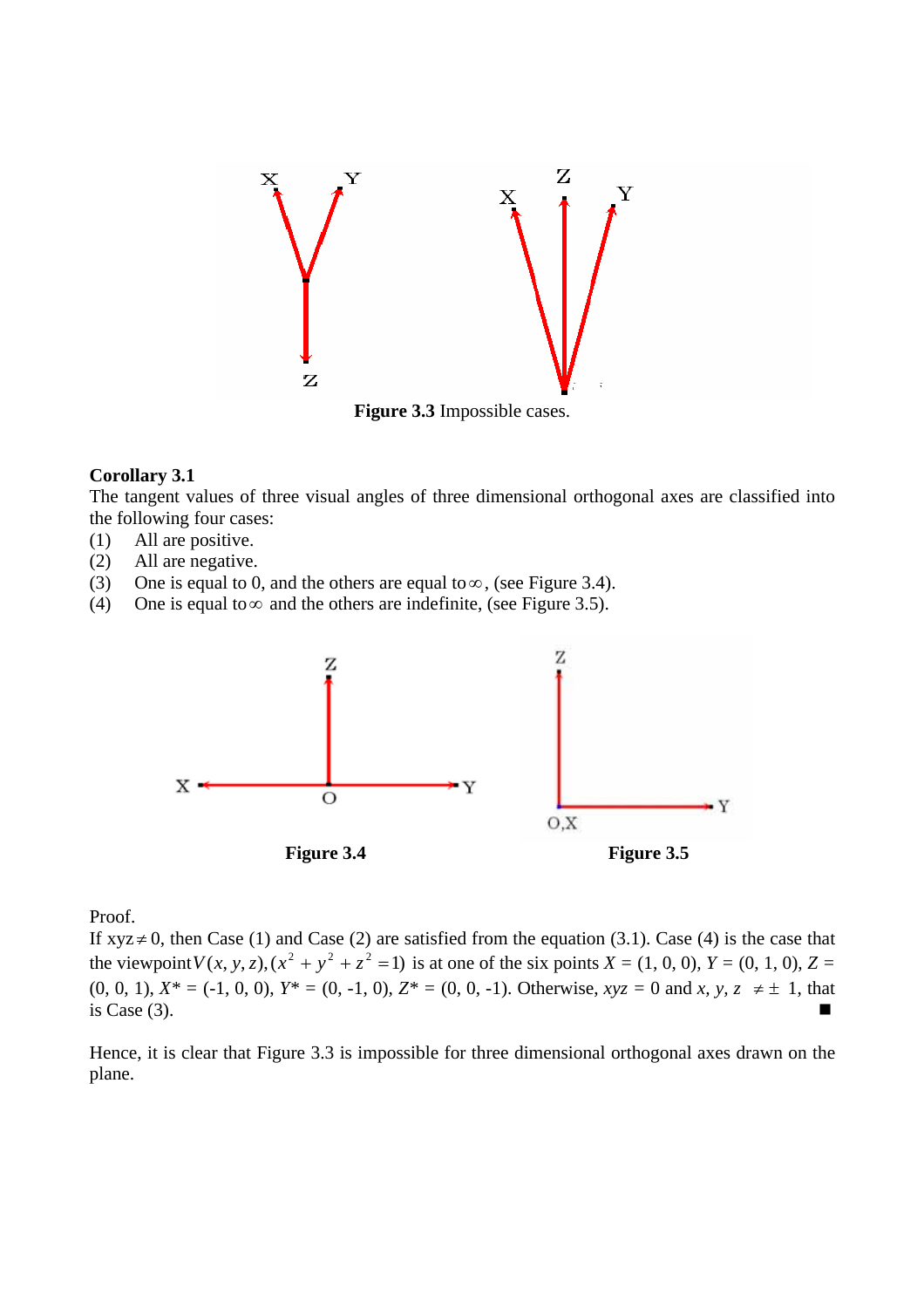# **4. Three Visual Angles of Three Dimensional Orthogonal Axes and Their Visualization**

The following algorithm is a technique that we draw three visual angles of three dimensional orthogonal axes on the plane by use of the dynamic geometry software *Cabri II Plus*. We use the property of conformal map of stereographic projection. The setting of stereographic projection is as follows: let sphere  $S^2$  be the unit sphere centered at the origin  $O = (0, 0, 0)$ . By this projection any point *P* on  $S^2\N$  is mapped to the intersection of the XY-plane and the line *PN* where *N* is the North Pole  $N = (0, 0, 1)$ .

## **Algorithm 4.1.**

- **1.** Draw the unit circle centered at the origin  $O = (0, 0)$ . Let  $X = (1, 0)$ ,  $X^* = (-1, 0)$ ,  $Y = (0, 1)$ and  $Y^* = (0, -1)$  be the intersections of the unit circle and the XY-axes.
- **2.** Let point  $P = (x, y)$  be any point in the XY-plane. (*P* is the stereographic projected point of *V*)
- **3.** Draw the arc *A1* passing through three points *P, X* and *X\**.
- **4.** Draw the arc *A2* passing through three points *P, Y* and *Y\**.
- **5.** Draw the ray *R* from *O* passing through *P*.
- **6.** Draw any size circle *C* centered at point *P*. (It's preferable that any size circle *C* is smaller than the unit circle.)
- **7.** Let point *I (resp. J)* be the intersection of the circle *C* and the arc *A1* (resp. *A2*). Let point *K* be the farther intersection of the circle *C* and the ray *R* from the origin *O.*
- **8.** Draw the vector *X'* that is tangent to the arc *PI* at *P,* the vector *Y'* that is tangent to the arc *PJ* at *P*, and the vector *Z'* that is *PK* at *P*.
- **9.** Angle ∠  $Y'PZ'$ , ∠  $Z'PX'$ , and ∠  $X'PY'$  correspond to the visual angles *a*, *b*, and *c* of orthogonal axes defined in Section 3 (see Figure 4.1).

In the above Algorithm 4.1 the properties of circle to circle corresponding and conformal map of stereographic projection are used. More important thing is that *X, X\*, Y* and *Y\** do not move by stereographic projection.



**Figure 4.1** Three visual angles of three dimensional orthogonal axes and their visualization (drawn by *Cabri II plus*).